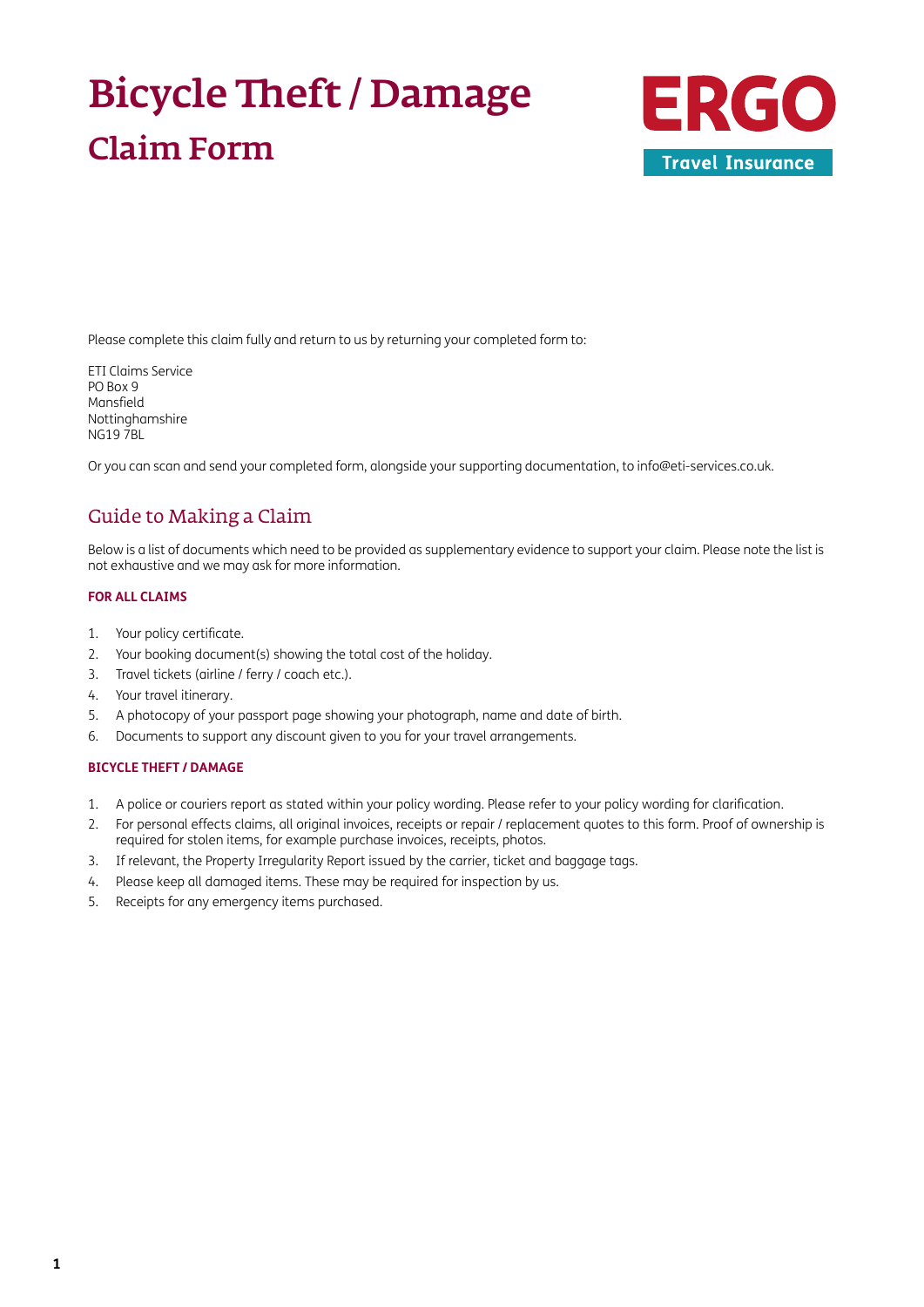# Personal details

| Title<br>Family name<br>Date of birth<br>Address<br>Daytime tel no.<br>Email address<br>Policy details | Miss<br>Ms<br>Mr<br>Mrs<br>$M$ $M$<br>$\mathbb D$<br>Y<br>$\mathsf{Y}$<br>Y<br>D                                        | Other<br>First name<br>Post code<br>Evening tel no.<br>Occupation |                                                                                                                        |
|--------------------------------------------------------------------------------------------------------|-------------------------------------------------------------------------------------------------------------------------|-------------------------------------------------------------------|------------------------------------------------------------------------------------------------------------------------|
| Company name<br>Policy number<br>Date of booking<br>Date of travel<br>Travel agent                     | $\mathbb M^-$<br>${\mathbb M}$<br>Y<br>D<br>D<br>$\Box$<br>$\mathbb M^-$<br>${\mathbb M}$<br>Y<br>$\vee$<br>Y<br>$\Box$ | Date of issue<br>Destination<br>Date of return<br>Tour operator   | If applicable<br>$\mathsf D$<br>D<br>${\mathbb M}$<br>$\mathbb N$<br>$\Box$<br>$\Box$<br>${\mathbb M}$<br>$\mathbb{M}$ |
| Your Bicycle<br>Make<br>Serial number                                                                  |                                                                                                                         | Model<br>Colour                                                   |                                                                                                                        |
| Claim details<br>Date of incident<br>Where did bicycle theft /<br>accident occur                       | $\mathbb D$<br>$\mathbb M^-$<br>$\mathbb{M}$<br>$\Box$                                                                  | Time<br>Postcode                                                  |                                                                                                                        |
| Full details of theft /<br>accident                                                                    |                                                                                                                         |                                                                   |                                                                                                                        |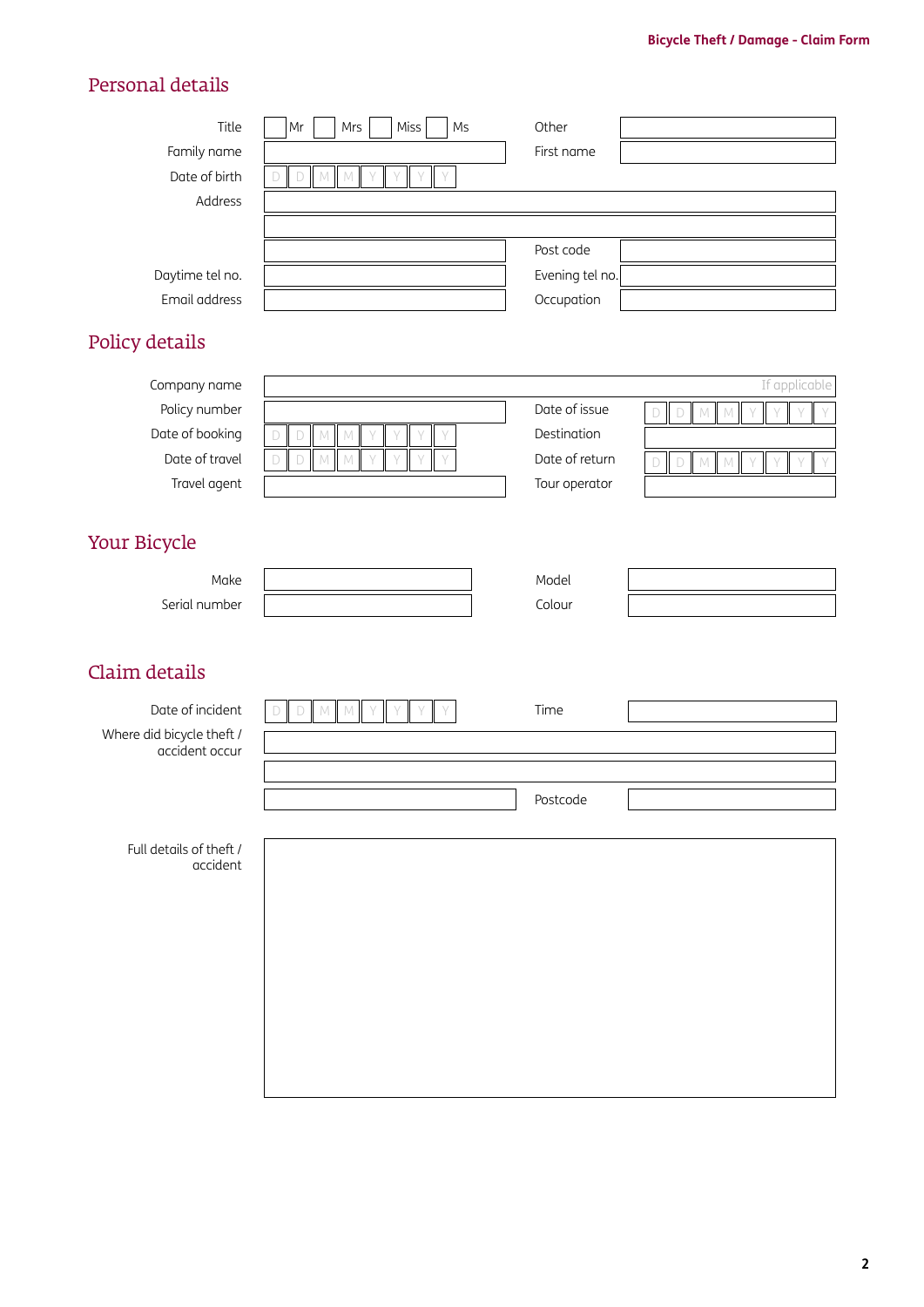# Additional details

| At the time of the theft<br>Was your bicycle | At your home address<br>At a railway station<br>Away from your home address                                    |
|----------------------------------------------|----------------------------------------------------------------------------------------------------------------|
|                                              | In a locked building<br>In an unlocked building<br>In the open air                                             |
|                                              | Somewhere else<br>N/A                                                                                          |
|                                              | If you answered "somewhere else", please provide further details                                               |
|                                              |                                                                                                                |
|                                              | If you answered "in a locked building", please provide details of how entry was gained to that building        |
|                                              |                                                                                                                |
|                                              | Was your bicycle secured by a lock at the time of the theft?<br>Yes<br>No                                      |
|                                              | If Yes, please provide details of the lock                                                                     |
|                                              |                                                                                                                |
|                                              | Do you have the remains of the lock?<br>Yes<br>No                                                              |
|                                              | Was your bicycle secured to an object at the time of the theft?<br>No<br>Yes<br>If Yes, please provide details |
|                                              |                                                                                                                |
|                                              |                                                                                                                |
| Reports                                      |                                                                                                                |
|                                              |                                                                                                                |

| Which authorities<br>were notified | Airline<br>Holiday rep<br>Police | Shipping company<br>Other |
|------------------------------------|----------------------------------|---------------------------|
| If other please provide details    |                                  |                           |
| Police Station                     |                                  | Report number             |
| Date of report                     |                                  | Time                      |
|                                    |                                  |                           |

**Please provide the original claims report provided by the authority above**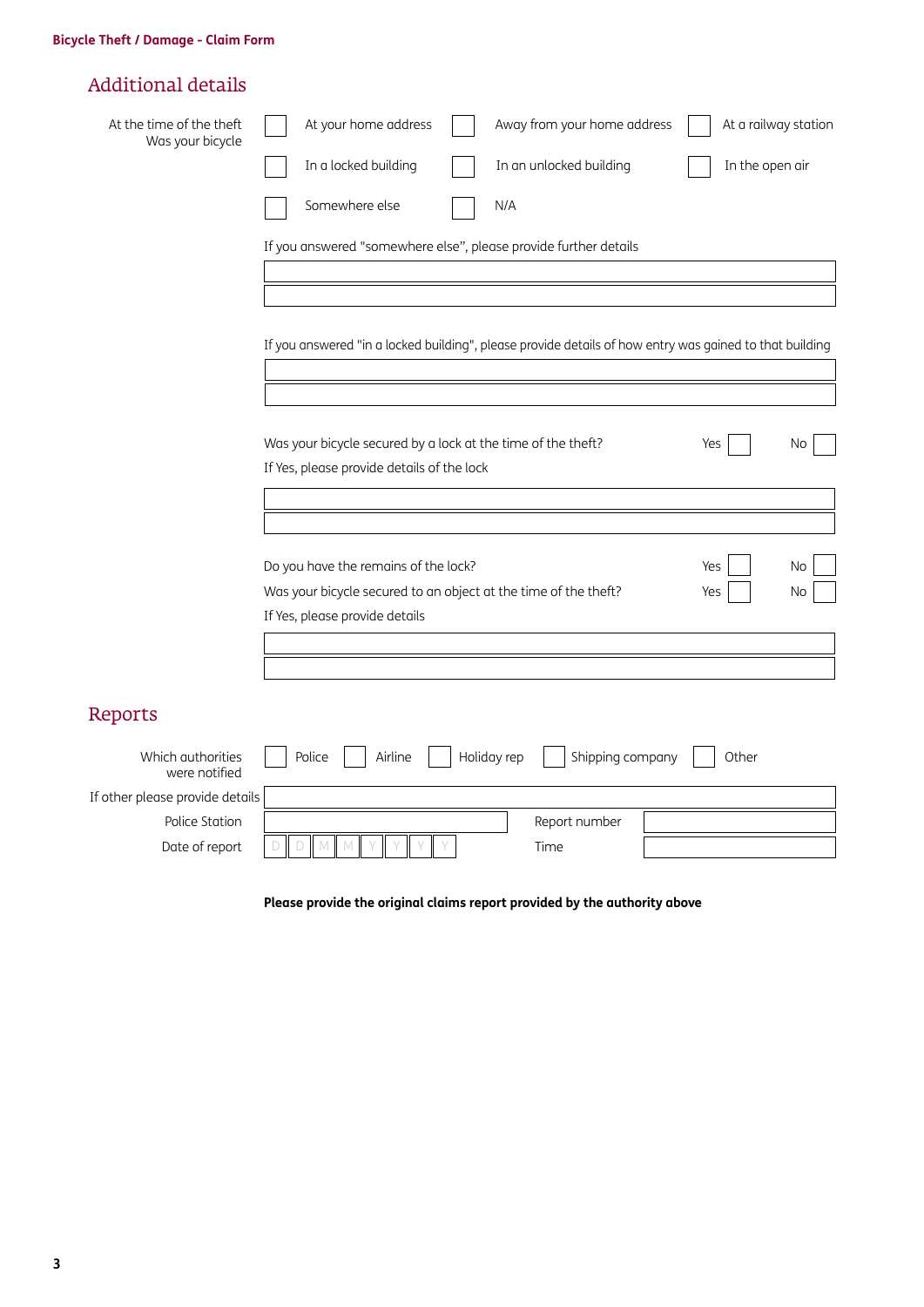# Ownership and other insurance

| Are you the sole owner<br>of the damaged property? | If No, please provide details.<br>Yes<br>No                                                                      |
|----------------------------------------------------|------------------------------------------------------------------------------------------------------------------|
|                                                    |                                                                                                                  |
|                                                    |                                                                                                                  |
|                                                    | Are you able to make a claim with another insurance company for any part of the bicycle you are<br>claiming for? |
|                                                    | If Yes, please provide details.<br>Yes<br>No.                                                                    |
|                                                    |                                                                                                                  |
|                                                    |                                                                                                                  |
|                                                    |                                                                                                                  |

# Local bicycle shop

|                  | Please provide details of the bicycle shop that you normally support |              |  |
|------------------|----------------------------------------------------------------------|--------------|--|
| Address          |                                                                      |              |  |
|                  |                                                                      |              |  |
| Telephone number |                                                                      | Contact name |  |
|                  |                                                                      |              |  |

## Schedule

Please provide full details of your loss. If there is insufficient space below, please attach a seperate piece of paper with the details.

| Details of items stolen / damaged | Year purchased | Replacement<br>value $(E)$ | Cost of repairs<br>if damaged (£) | Amount<br>claimed $(f)$ |
|-----------------------------------|----------------|----------------------------|-----------------------------------|-------------------------|
|                                   |                |                            |                                   |                         |
|                                   |                |                            |                                   |                         |
|                                   |                |                            |                                   |                         |
|                                   |                |                            |                                   |                         |
|                                   |                |                            |                                   |                         |
|                                   |                |                            |                                   |                         |
|                                   |                |                            |                                   |                         |
|                                   |                |                            |                                   |                         |
|                                   |                |                            |                                   |                         |
|                                   |                |                            |                                   |                         |

To avoid delays in processing your claim, please attach all original invoices, receipts or repair / replacement quotes to this form. Proof of ownership is required for stolen items i.e. purchase invoices, receipts, photos etc.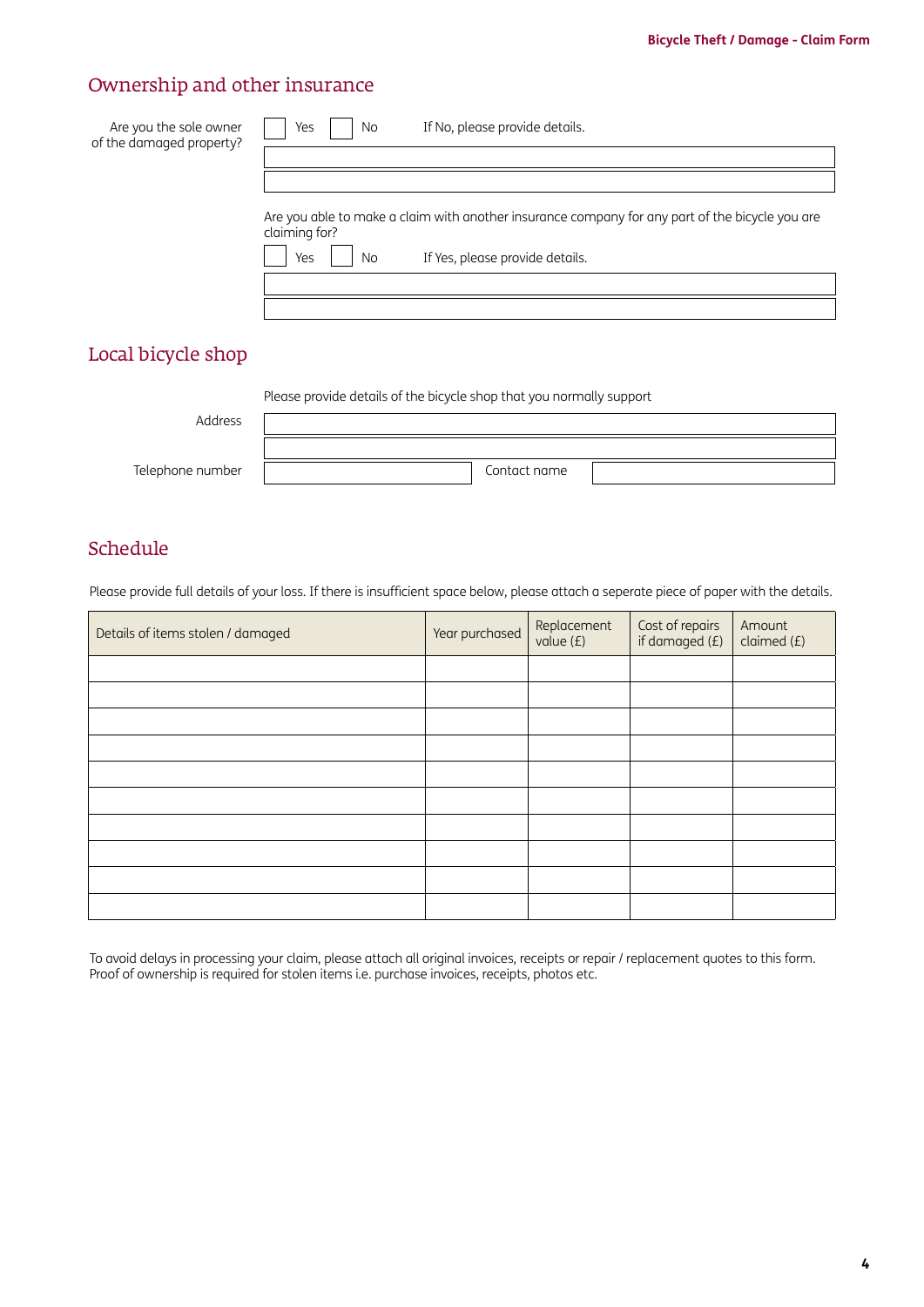#### **Bicycle Theft / Damage - Claim Form**

| Have you received a cash advance from any source? Yes | No            |
|-------------------------------------------------------|---------------|
| If 'Yes' please state amount                          | Received from |
|                                                       |               |
| Home contents insurer                                 |               |
| Address                                               |               |
|                                                       |               |
|                                                       | Post code     |
| Telephone number                                      | Policy number |

 $\mathcal{L}$ 

# Previous claims

Have you ever made any bicycle related loses or home contents claims in the last three years? Yes  $\Box$  No If 'Yes', please supply the following information:

| Date | Incident | Insurer | Reference |
|------|----------|---------|-----------|
|      |          |         |           |
|      |          |         |           |
|      |          |         |           |
|      |          |         |           |
|      |          |         |           |
|      |          |         |           |
|      |          |         |           |
|      |          |         |           |
|      |          |         |           |
|      |          |         |           |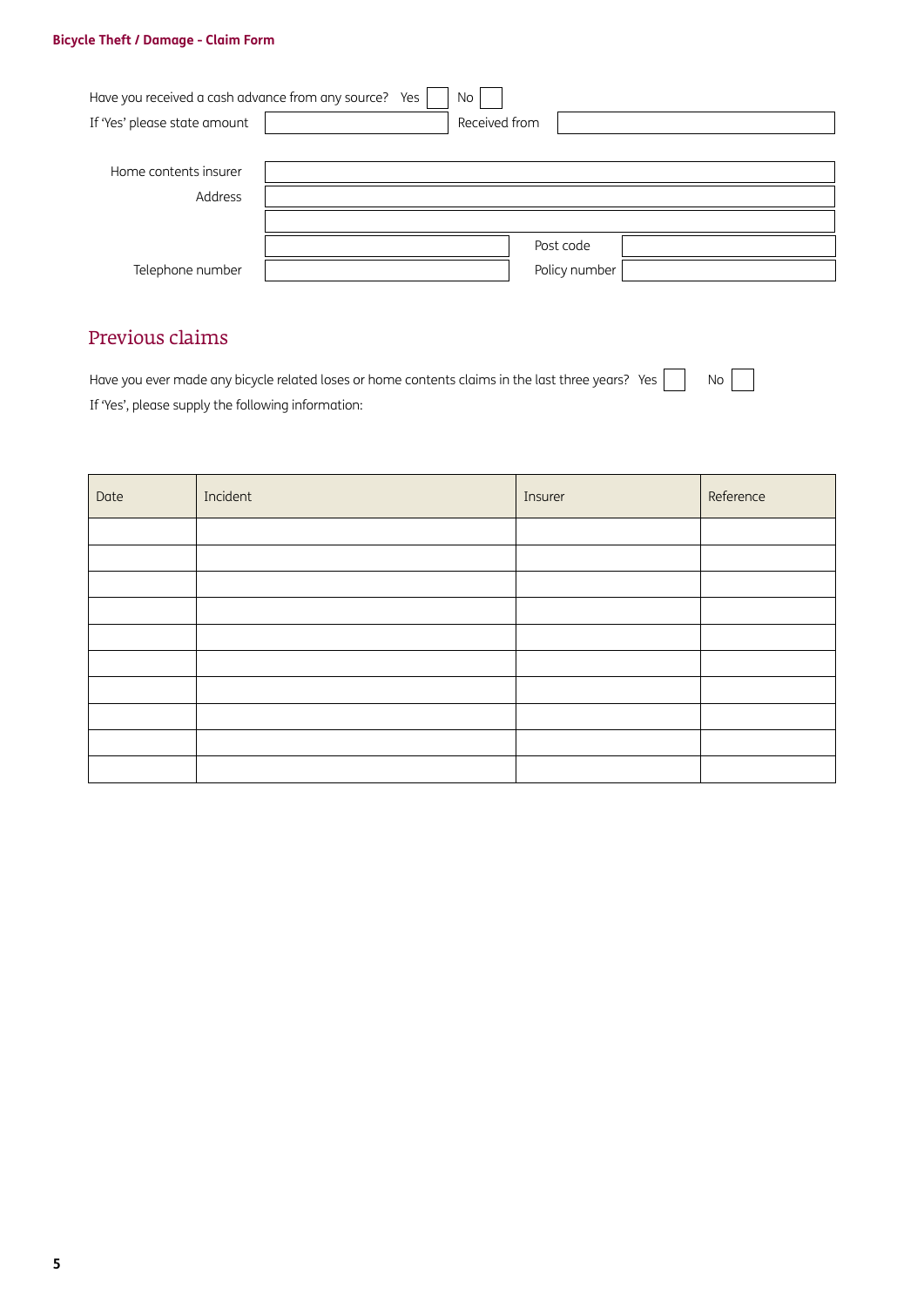### Information we need from you for possible recovery opportunities

Your Travel Policy has conditions attached whereby you must provide us with any information that assist any recovery actions. This is a standard practice in the insurance market and contributions made from other insurance cover serve to keep the costs of your premiums down. The information provided should not affect your renewal premiums or no claims discount.

Please answer the following questions and provide details as required. For questions that require a YES / NO response, please tick the appropriate boxes. Failure to do so may delay your claim.

| 1. Do you have a bank account?                                                                                                                                                                                                                                                       |                          |                 | $Yes$               | $No$           |
|--------------------------------------------------------------------------------------------------------------------------------------------------------------------------------------------------------------------------------------------------------------------------------------|--------------------------|-----------------|---------------------|----------------|
| A bank account you hold may offer Travel Insurance cover as part of the benefits. Under no circumstances will your bank account<br>information be used other than to obtain a contribution from the Travel Insurance provider. This will not affect your bank account<br>in any way. |                          |                 |                     |                |
|                                                                                                                                                                                                                                                                                      | Name of bank (e.g. HSBC) | Type of account | Account holder name | Account number |
| Bank Account                                                                                                                                                                                                                                                                         |                          |                 |                     |                |

| 2. Was a credit card or debit card used to pay all or part of the trip cost?<br>(Certain credit or debit cards provide an element of travel cover) |             | Yes I                  | No I            |             |
|----------------------------------------------------------------------------------------------------------------------------------------------------|-------------|------------------------|-----------------|-------------|
|                                                                                                                                                    | Card issuer | Type of card e.g. Visa | Cardholder name | Card number |
| Bank Account                                                                                                                                       |             |                        |                 |             |

| 3. Do you have a Household Contents insurance policy?<br>(Some household contents policies provide an element of travel cover) |  | $Yes \mid$        | N <sub>O</sub> |
|--------------------------------------------------------------------------------------------------------------------------------|--|-------------------|----------------|
| Name of Insurer                                                                                                                |  | Policyholder name | Policy number  |
| Bank Account                                                                                                                   |  |                   |                |

| 4. Do you hold any Private Medical Insurance? |                 | Yes,              | No <sub>1</sub> |
|-----------------------------------------------|-----------------|-------------------|-----------------|
|                                               | Name of Insurer | Policyholder name | Policy number   |
| Bank Account                                  |                 |                   |                 |

| 5. Do you consider anyone to blame for the incident? | Yes [ | No |
|------------------------------------------------------|-------|----|
| If yes, please provide details.                      |       |    |
|                                                      |       |    |
|                                                      |       |    |
|                                                      |       |    |
|                                                      |       |    |

It is a condition of the policy and your responsibility to provide sufficient documentation to support your loss. Failure to provide the required documentation, including the details of any other insurances, will delay and may invalidate the claim.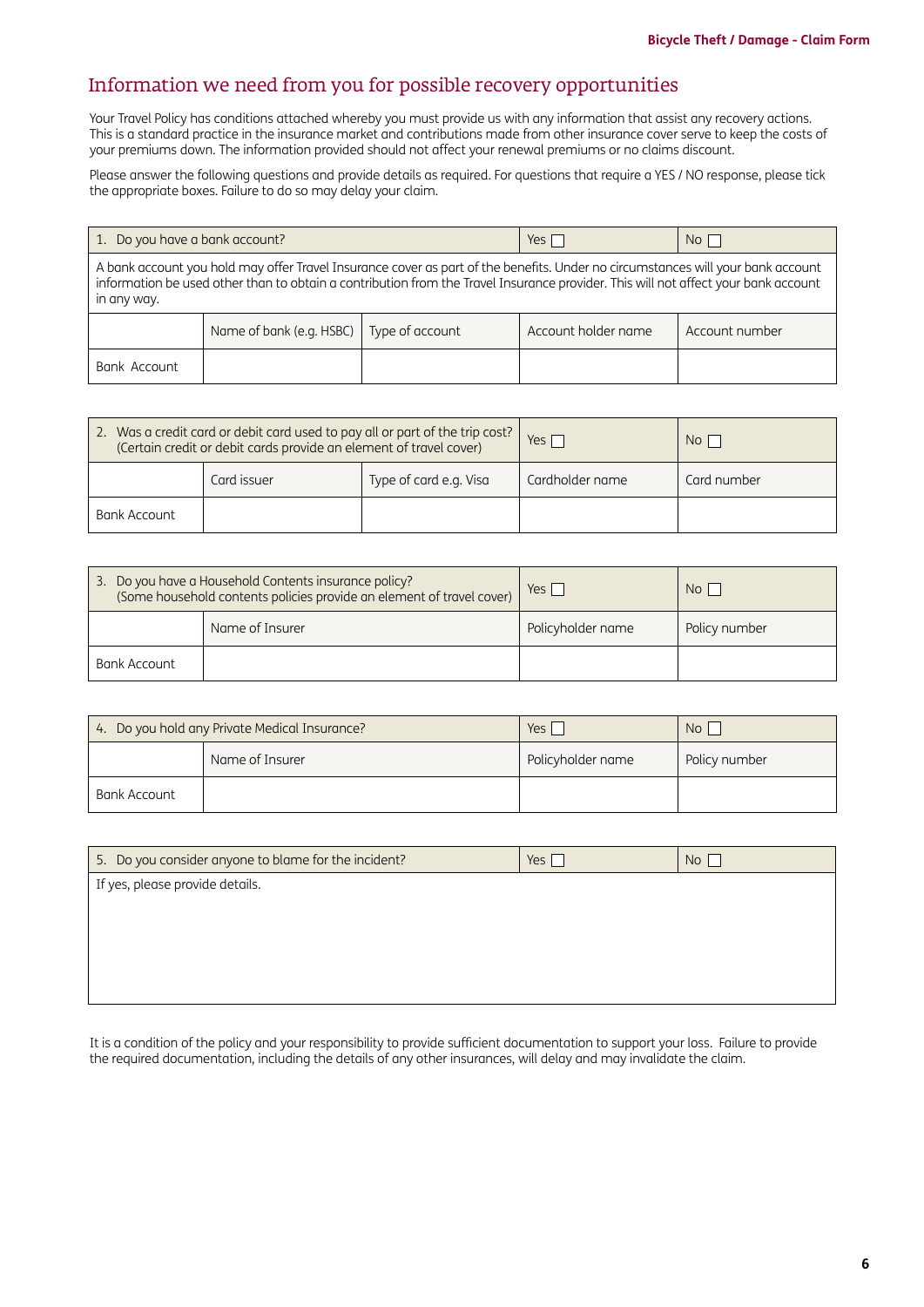### Claimants declaration and signature

- 1. I declare that all details and particulars given in respect of the claim(s) made herein constitute a true and accurate statement.
- 2. To the best of my knowledge and belief I have not omitted any material information which would affect the insurers assessment of this claim.
- 3. I confirm that where a claim or claims are made in respect of others, I have their full authority to act on their behalf. I also confirm that they have been advised that ERGO Travel Insurance Services Ltd (ETI) will not accept any liability if any payments are not distributed proportionately to the persons concerned.
- 4. I am aware that an insurance claim made in the knowledge that any element thereof is fraudulent is a criminal offence and that this will invalidate the policy and will render me liable to prosecution.
- 5. I consent to ETI:
	- a. recording, storing and using my personal data in an electronic record of this claim; and
	- b. sharing the record of this claim, including my personal data, with other insurers and interested parties as part of insurance industry anti-fraud initiatives; in accordance with the General Data Protection Regulation.

#### **I have read and understand the declaration above and included the necessary documents to substantiate my claim.**

| Claimant(s) full name(s)                  |                                                                                                                     |      |                                     |
|-------------------------------------------|---------------------------------------------------------------------------------------------------------------------|------|-------------------------------------|
| Clients signature                         |                                                                                                                     | Date |                                     |
|                                           | Full name of an authorised representative of the corporate policy holder (corporate and / or education group cover) |      |                                     |
| Signature of authorised<br>representative |                                                                                                                     | Date |                                     |
| I / We authorise<br>Client's signature    |                                                                                                                     | Date | to act on my behalf in this matter. |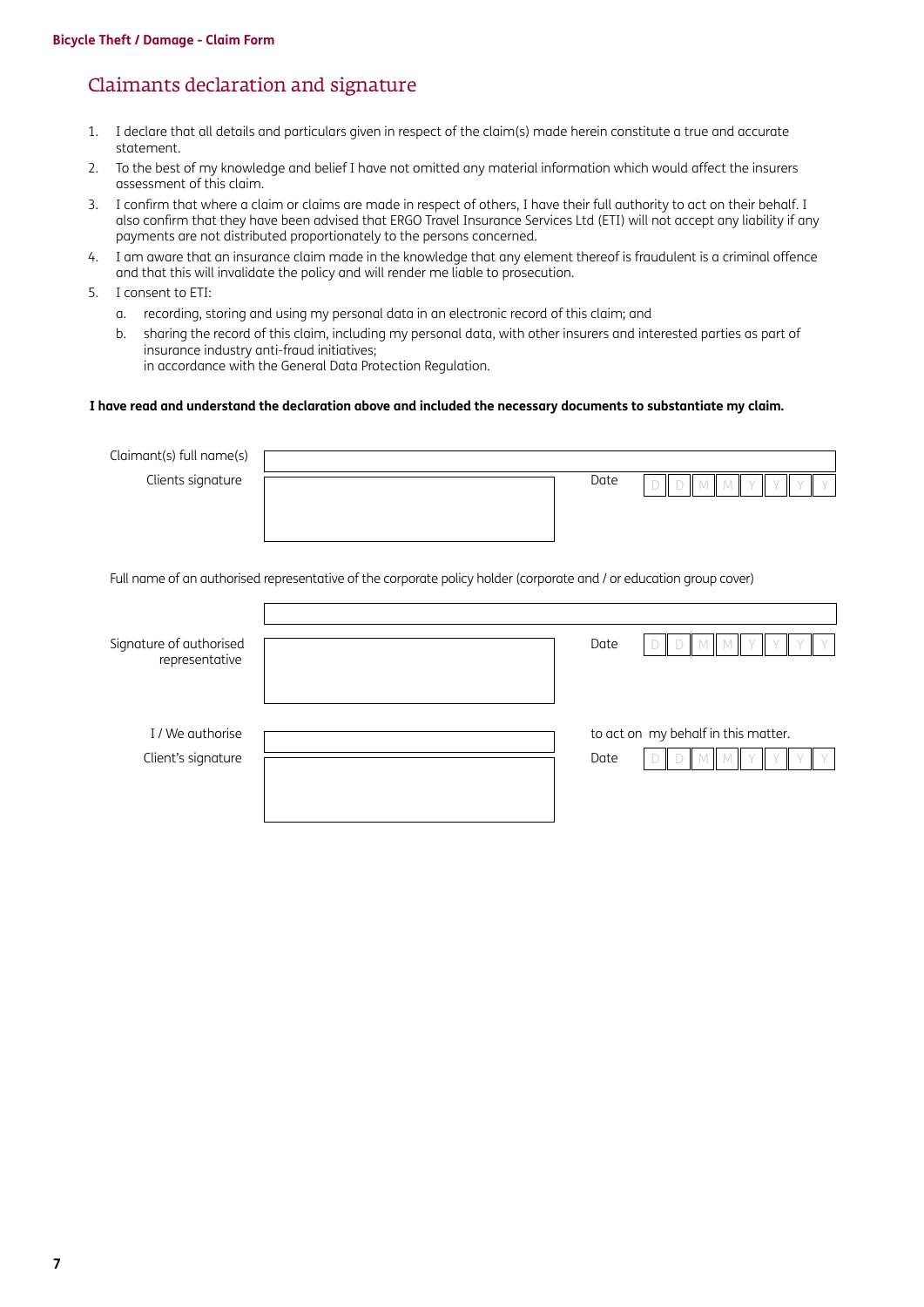## Confidentiality and data protection

#### **Consent**

We will only use Your personal data when the law allows Us to. Most commonly We will use Your personal data under the following two circumstances:

- 1. When You gave explicit Consent for Your personal data, and that of others insured under Your Policy, to be collected and processed by Us in accordance with this Data Protection Notice.
- 2. Where We need to perform the contract which We are about to enter into, or have entered into with You.

#### **How We use Your Personal Data**

We use Your personal data for the purposes of providing You with insurance, handling claims and providing other services under Your Policy and any other related purposes (this may include underwriting decisions made via automated means). We also use Your personal data to offer renewal of Your Policy, for research or statistical purposes and to provide You with information, products or services that You request from Us or which We feel may interest You. We will also use Your personal data to safeguard against fraud and money laundering and to meet Our general legal or regulatory obligations.

We collect and process Your personal data in line with the General Data Protection Regulation and all other applicable Data Protection legislation. The Data Controller is ETI. For the purposes of handling claims the Data Processor is ETI.

#### **Special Categories of Personal Data**

Some of the personal data You provide to Us may be more sensitive in nature and is treated as a Special Category of personal data. This could be information relating to health or criminal convictions, and may be required by Us for the specific purposes of underwriting or as part of the claims handling process. The provision of such data is conditional for Us to be able to provide insurance or manage a claim. Such data will only be used for the specific purposes as set out in this notice.

#### **Sharing Your Personal Data**

We will keep any information You have provided to Us confidential. However, You agree that We may share this information with Great Lakes Insurance SE and other companies within the ERGO Group and with third parties who perform services on Our behalf in administering Your Policy, handling claims and in providing other services under Your Policy. Please see Our Privacy Policy [\(www.ergotravelinsurance.co.uk/ergo-privacy-statement](http://www.ergotravelinsurance.co.uk/ergo-privacy-statement)) for more details about how We will use Your information.

We will also share Your information if We are required to do so by law, if We are authorised to do so by You, where We need to share this information to prevent fraud.

We may transfer Your personal data outside of the European Economic Area ("EEA"). Where We transfer Your personal data outside of the EEA, We will ensure that it is treated securely and in accordance with all applicable Data Protection legislation.

#### **Your Rights**

You have the right to ask Us not to process Your personal data for marketing purposes, to see a copy of the personal information We hold about You, to have Your personal data deleted (subject to certain exemptions), to have any inaccurate or misleading data corrected or deleted, to ask Us to provide a copy of Your personal data to any controller and to lodge a complaint with the local data protection authority.

The above rights apply whether We hold Your personal data on paper or in electronic form.

Your personal data will not be kept for longer than is necessary. In most cases this will be for a period of seven years following the expiry of the insurance contract, or Our business relationship with You, unless We are required to retain the data for a longer period due to business, legal or regulatory requirements.

#### **Further Information**

Any queries relating to how We process Your personal data or requests relating to Your Personal Data Rights should be directed to:

Data Protection Officer, ETI, Afon House, Worthing Road, Horsham, RH12 1TL, United Kingdom

Email: [dataprotectionofficer@ergo-travel.co.uk](mailto:dataprotectionofficer%40ergo-travel.co.uk?subject=) Phone: +44 (0) 1403 788 510